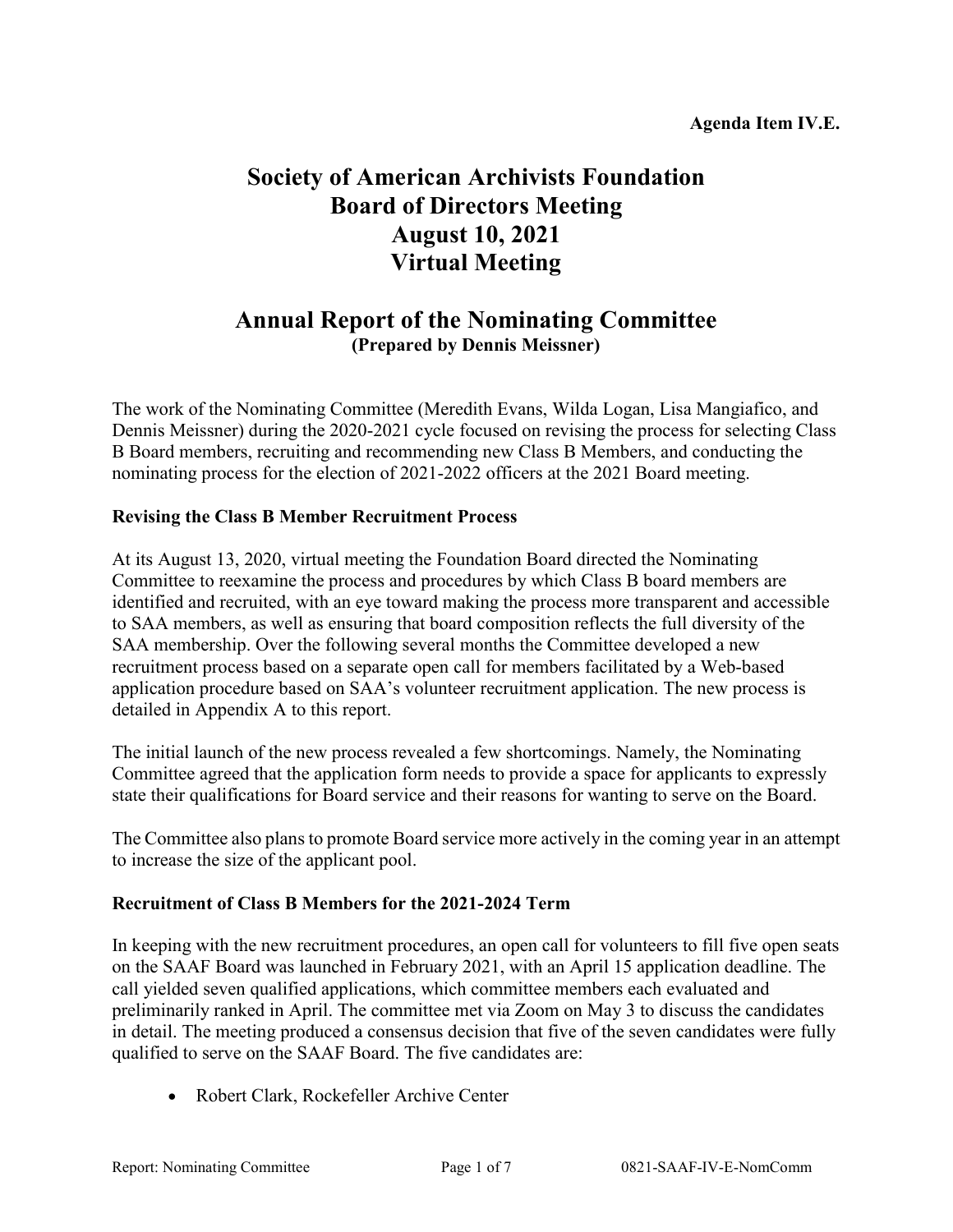- Elizabeth Joffrion, Western Washington University
- Gina Minks, Consultant and sitting Board member
- Elizabeth Myers, Smith College
- Gerrianne Schaad, Florida Southern College

All five candidates are SAA members and all have experience or expertise that suggests they would make valuable additions to the existing complement of Board members. The committee put forward the candidates to the full Board, which approved the recommendation to send to the Council for final approval. The candidates were elected by a vote of SAA Council at their June meeting.

It should be noted that, while four of the available Board seats are for full three-year terms, the fifth seat would fill a shorter two-year position that is created by the pending resignation of Sharmila Bhatia who will move to a Class A seat in August. The full report recommending the appointments is attached as Appendix B.

### **Nomination of Board Officers for 2021-2022**

To better facilitate the annual election of officers at what will be a virtual Board meeting, the Nominating Committee conducted a pre-meeting nomination process in June and July with a call for nominations to the Board members. At of the close of the nominating period on July 9, the following nominations had received and seconded:

| President:                         | Margery Sly     |
|------------------------------------|-----------------|
| <i>Vice-President:</i>             | Lisa Mangiafico |
| <i>Executive Committee Member:</i> | Dennis Meissner |

Officers will be elected at the August 10 meeting of the Foundation Board.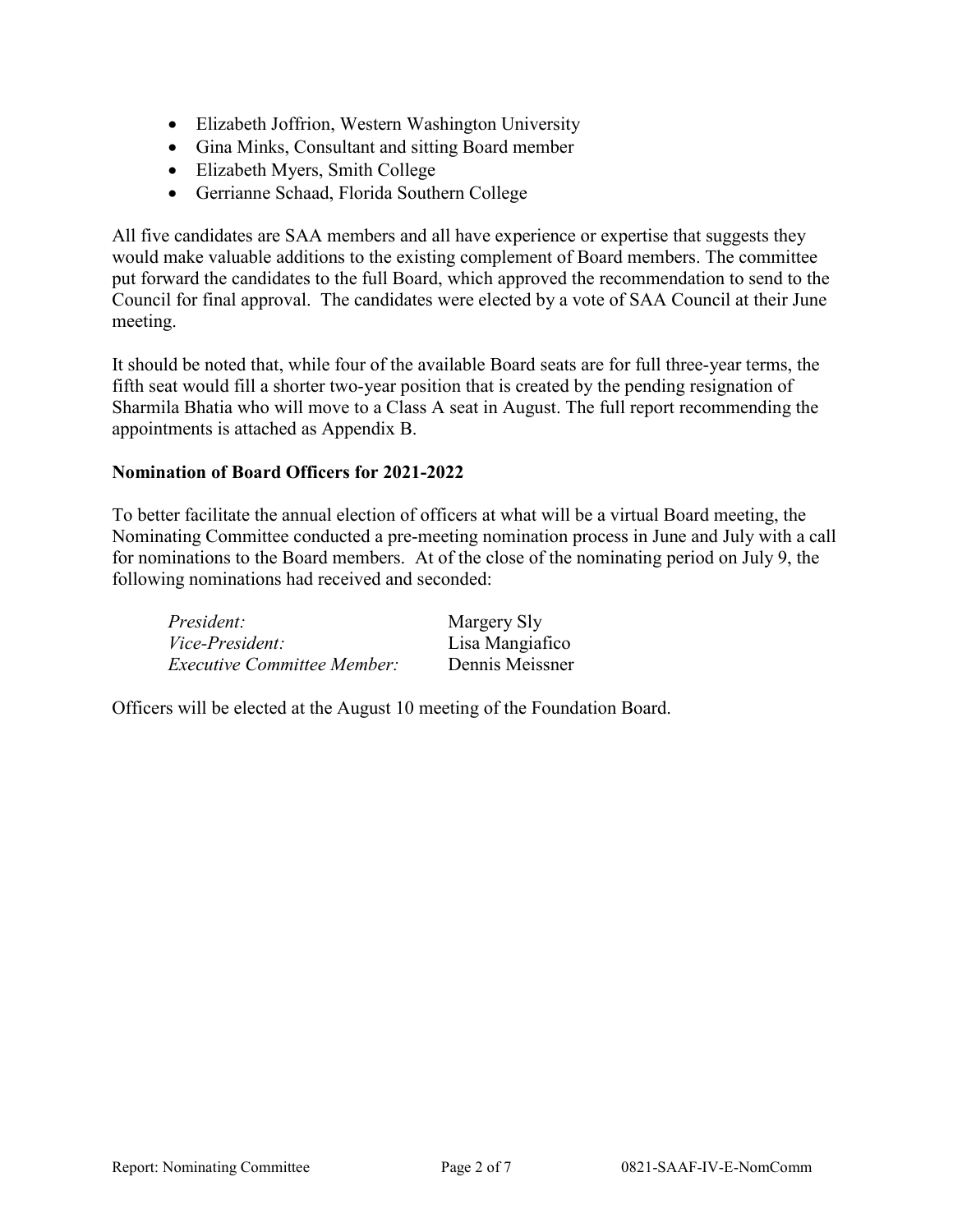# **SAA Foundation Board of Directors Nominating Committee Recommendations on the Recruitment of Board Members**

At its August 13, 2020, virtual meeting the Foundation Board directed the Nominating Committee to reexamine the process and procedures by which Class B board members are identified and recruited, with an eye toward making the process more transparent and accessible to SAA members, as well as ensuring that board composition reflects the full diversity of the SAA membership.

- *First of all, the process should be handled through an annual open call for volunteers.* The existing process has been characterized as being too dependent on the personal networks of existing board members. This is certainly the case. The most effective way to open up the process would be to invite those interested to apply on an annual basis, utilizing a form-driven process similar to SAA's general call for volunteers.
- *The open call should be separate from the general call for SAA volunteers*. Because the requirements for board membership are distinctive (e.g., archival skills may be less important than development experience) it would make sense to conduct a separate application process separated in time from SAA's general call.
- *The invitation should be linked to an application form that provides the initial stage of the vetting process*. An online form, based as closely as possible on the existing SAA application form, will be familiar to members and therefore less daunting. The form, or associated information, should make as clear as possible the qualities and experience that are being sought. Applicants might be required to submit a resume or a diversity statement as part of the application package.
- *The second stage of vetting will be evaluation of applications by the Nominating Committee, or some other group designated by the Nominating Committee.* Committee members will evaluate and rank the applications received. If the number of applications is large, the committee may recruit additional board members to assist with the review.
- *The final stage of vetting will be finalist interviews by members of the Nominating Committee*. Committee members (individually or as a group) will interview a small group of finalists via Zoom or phone call.
- *Following interviews, the committee will confer and will recommend new appointments to the board*.

The committee emphasizes that the open call for members should not restrict its ability to actively prospect potential new board members throughout the year. It will always be a duty of Nominating Committee members to be alert to individuals whose abilities could make a positive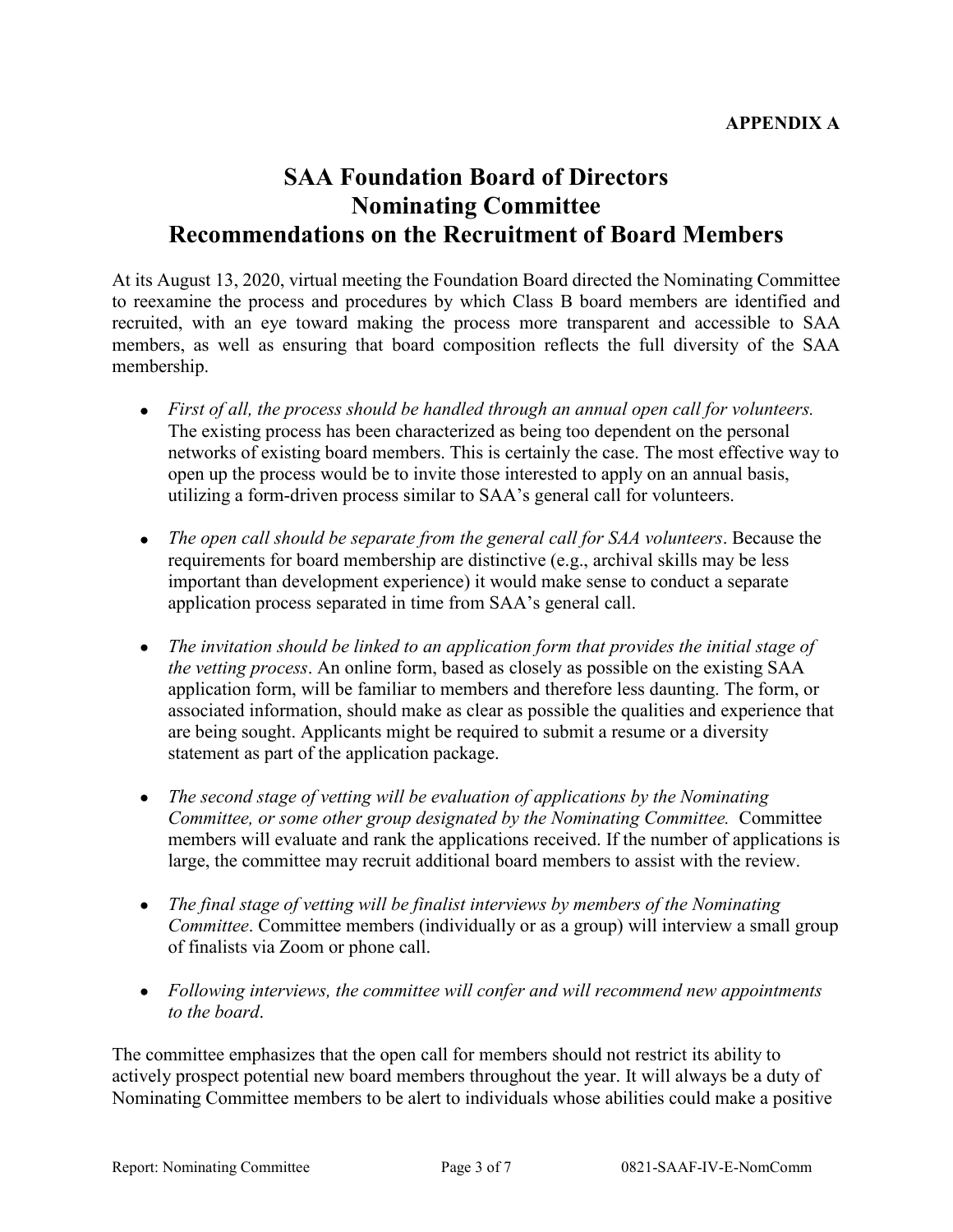contribution to the Foundation Board.

*Managing the terms of current board members*. It was decided that we will require sitting members whose terms are expiring to go through the same application process as potential new members. They will be considered for reappointment on the basis of merit and current board needs as part of the same overall candidate pool.

*There are no constraints on appointing non-members to the SAAF board*. However, all appointees who are not SAA members should possess significant specialized expertise in an area that represents a current need of the board. We might consider appointing non-members as nonvoting advisers, rather than as full-fledged members. An unresolved question is how we would compensate or reward non-members for their service, *if at all*.

*Finally, the Committee drafted the content for an application form*. In doing so, we strove to closely parallel the content used for SAA self-nominations so as to create a familiar experience for applicants. We also attempted to keep the form as brief as possible to prevent the experience from being over burdensome We also asked applicants to attach both a Diversity Statement and a resume/c.v., both of which we felt to be necessary. And lastly, we provided links from the form to external narrative pieces explaining useful skills and experiences sought in SAAF Board members, as well as answering common questions about the requirements of Board service.

Dennis Meissner, Nominating Committee Chair February 8, 2021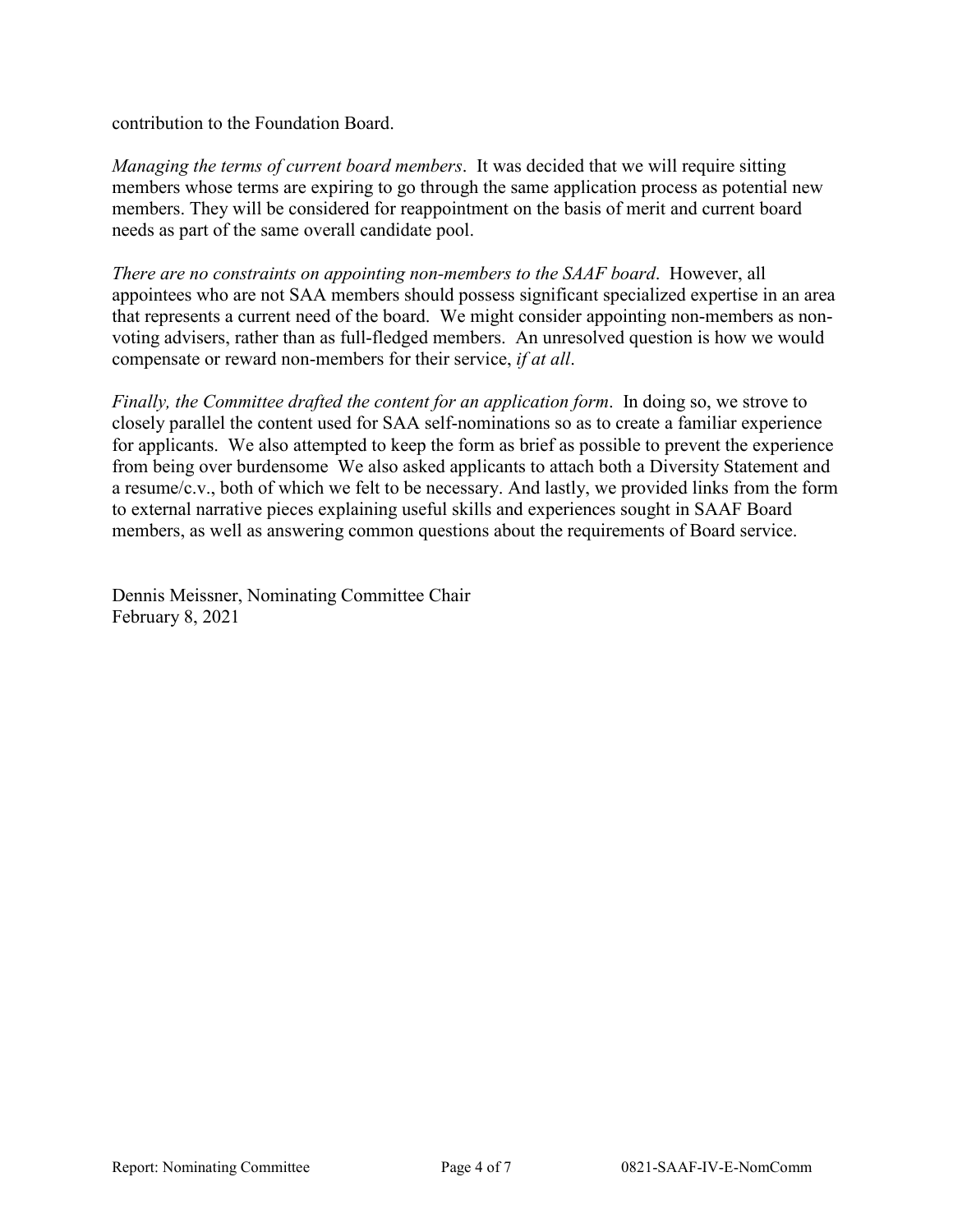### **APPENDIX B**

# **Society of American Archivists Foundation Board Interim Action**

# **Nomination of 2021-2024 Class B Members**

**(Submitted by the SAA Foundation Nominating Committee)**

# **BACKGROUND**

The SAA Foundation is a  $501(c)(3)$  organization whose purposes are exclusively charitable and educational. The sole corporate member of the Foundation is the Society of American Archivists. The Foundation Board comprises:

- *Class A Directors:* The four individuals comprising the SAA executive committee, plus the immediate past president of SAA.
- *Class B Directors:* No fewer than six and no more than eleven individuals not concurrently serving as directors or officers of SAA.

Class B directors are elected by the SAA Council based on a slate developed by the Foundation Board. Class B directors serve staggered three-year terms and may be reelected to an unlimited number of successive terms in office.

Following is a roster of current Board members:

| Class A:          |                                                        |  |
|-------------------|--------------------------------------------------------|--|
| Rachel Vagts      | (SAA President, Board Term: 08/19-08/21)               |  |
| Meredith Evans    | (SAA Immediate Past Pres, Board Term: 08/20-08/21)     |  |
| Courtney Chartier | (SAA Vice President, Board Term: 07/20-08/21)          |  |
| Amy Fitch         | (SAA Treasurer, Board Term: 08/18-08/21)               |  |
| Melissa Gonzales  | (SAA Executive Committee, Board Term: 07/20-08/21)     |  |
| Class $B$ :*      |                                                        |  |
| Margery Sly       | (SAAF President 2020-2021, Board Term: 2016-2022)      |  |
| Sharmila Bhatia   | (SAAF Vice President 2016-2020, Board Term: 2016-2022) |  |
| Scott Cline       | (Board Term: 2016-2022)                                |  |
| Fynnette Eaton    | (Board Term: 2012-2021)                                |  |
| Wilda Logan       | (Board Term: 2016-2022)                                |  |
| Lisa Mangiafico   | (Board Term: 2020-2023)                                |  |
| Dennis Meissner   | (Board Term: 2014-2023)                                |  |
| Gina Minks        | (Board Term: 2016-2021)                                |  |
| Michele Pacifico  | (Board Term: 2017-2020)                                |  |

<span id="page-4-0"></span><sup>∗</sup> Term dates have changed over time as the Foundation Board has shifted the dates of its annual meeting.

 $\overline{a}$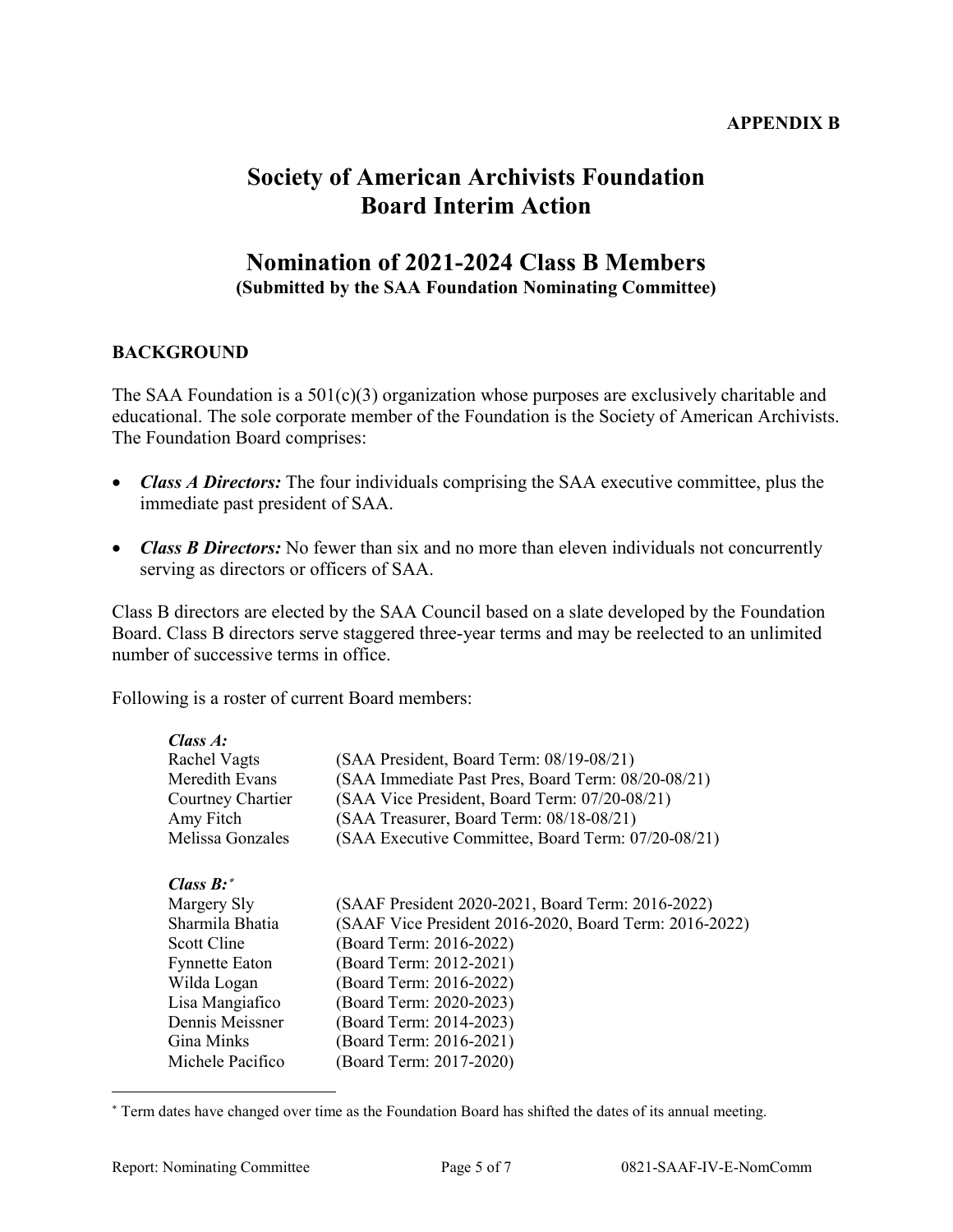|                   | Angelique Richardson (Board Term: 2018-2021) |
|-------------------|----------------------------------------------|
| JoyEllen Williams | (Board Term: 2018-2021)                      |

### **DISCUSSION**

The 2020-21 Nominating Committee—Meredith Evans, Wilda Logan, Lisa Mangiafico, Dennis Meissner (chair)—began its work with the Foundation Board at full capacity, but with the terms of five members expiring in August. The five expiring seats are held by:

- Sharmila Bhatia (2017-2023; but elected SAA Treasurer in 2021)
- Fynnette Eaton (Board Term: 2012-2021)
- Gina Minks (2016-2021)
- Angelique Richardson (2018-2021)
- JoyEllen Williams (2018-2021)

In keeping with the new recruitment procedures that were finalized in January, an open call for volunteers to serve on the SAAF Board was launched in February with an April 15 application deadline. The call yielded seven applications, which committee members each evaluated and preliminarily ranked in April. The committee met via Zoom on May 3 to discuss the candidates in detail. The meeting produced a consensus decision that five of the seven candidates were fully qualified to serve on the SAAF Board. The five candidates are:

- Robert Clark, Rockefeller Archive Center
- Elizabeth Joffrion, Western Washington University
- Gina Minks, Consultant and sitting Board member
- Elizabeth Myers, Smith College
- Gerrianne Schaad, Florida Southern College

All five candidates are SAA members and all have experience or expertise that suggests they would make valuable additions to the existing complement of Board members. The committee therefore recommends their appointment.

It should be noted that, while four of the available Board seats are for full three-year terms, the fifth seat would fill a shorter two-year position that is created by the pending resignation of Sharmila Bhatia who will move to a Class A seat in August. After some discussion, the Nominating Committee recommends that Clark, Joffrion, Myers, and Schaad each be appointed to three-year Class B terms on the SAAF Board, and that Minks, who has already completed several years of Board service, be appointed to fill the two-year position.

The curriculum vitae of each candidate is appended to this document. [These documents were shared confidentially with the Board.]

#### **RECOMMENDATION**

#### **THAT Robert Clark, Elizabeth Joffrion, Elizabeth Myers, and Gerrianne Schaad be nominated for election by the SAA Council as Class B members of the Foundation Board**